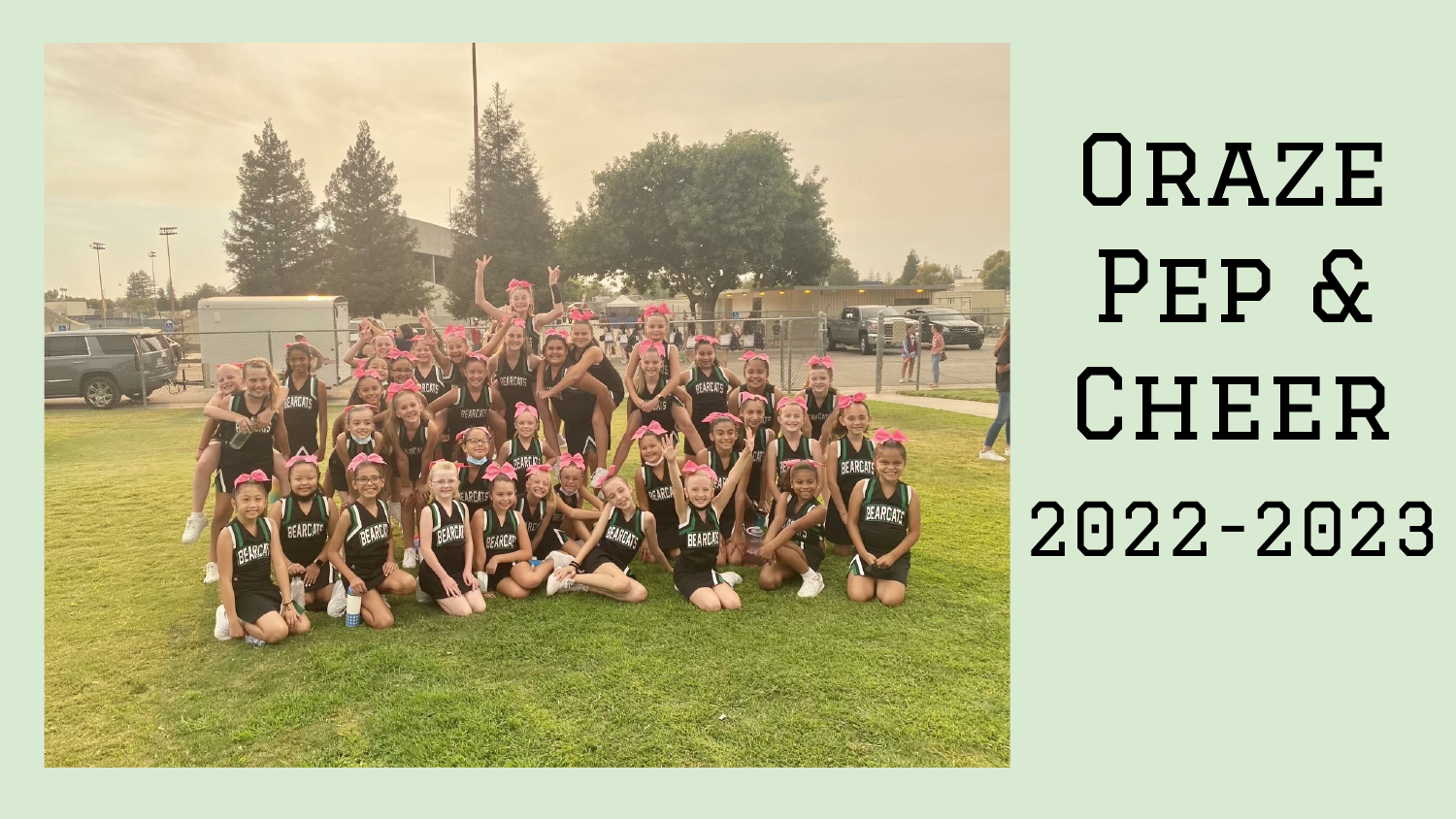### 2022-23 Coaches



#### Erin Thompson & Allison Platt

[erinthompson@cusd.com](mailto:erinthompson@cusd.com) [allisonplatt@cusd.com](mailto:allisonplatt@cusd.com)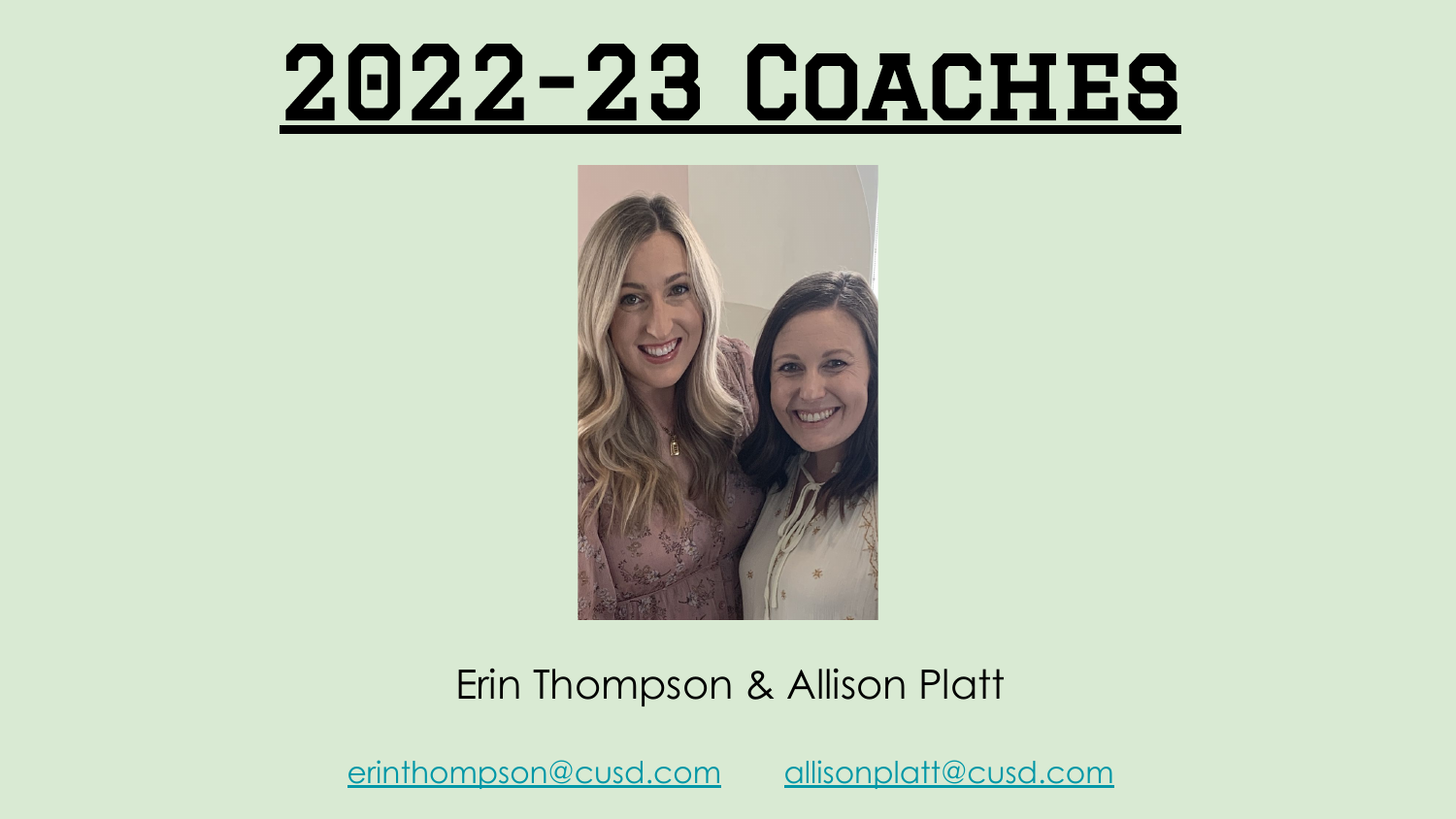### Eligibility

- Incoming 4th, 5th, and 6th graders
- Participants must maintain a minimum 2.0

GPA (**No D's and F's**) with satisfactory effort and citizenship (**No N's**)

○ Must maintain for the duration of the school year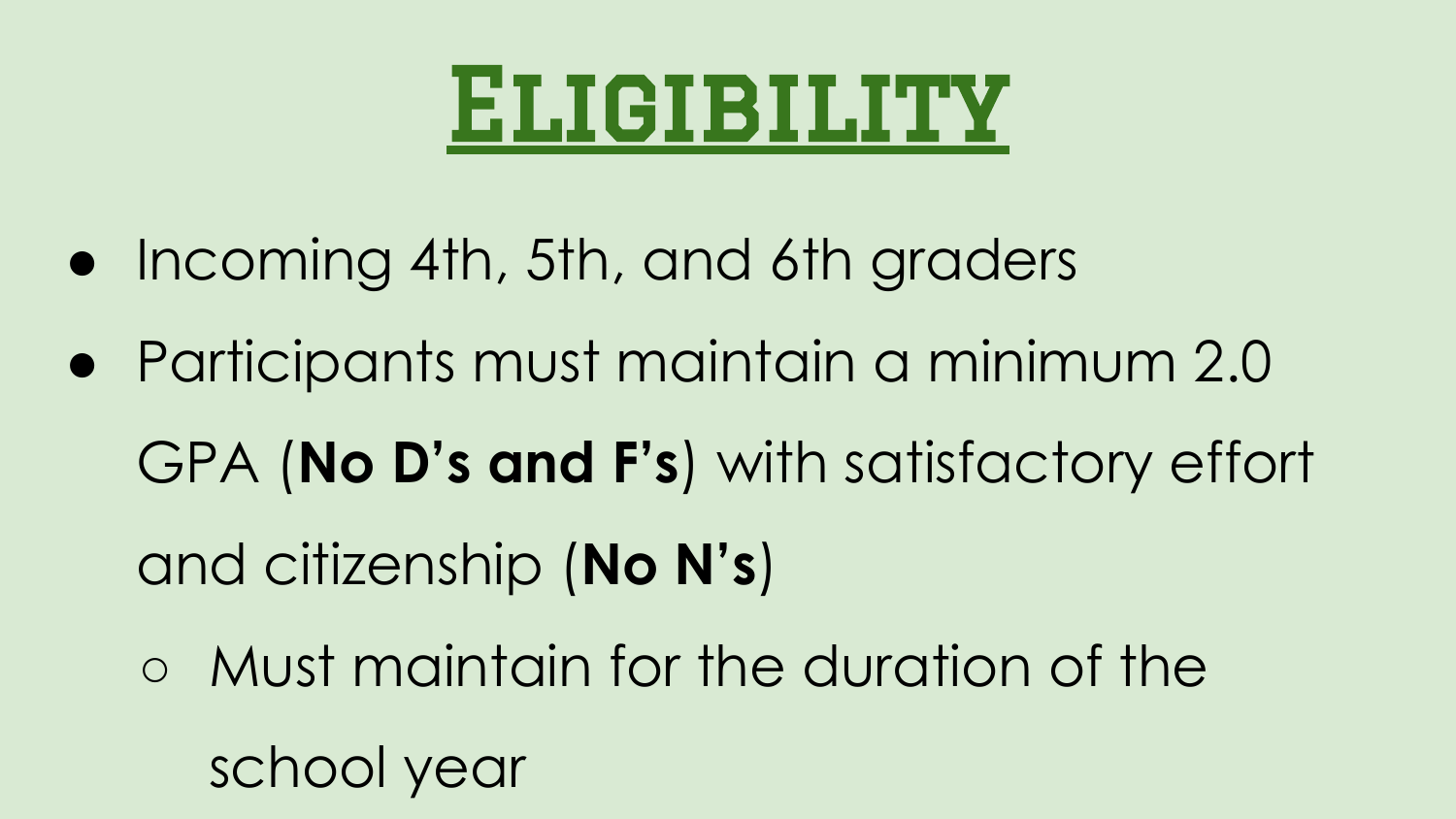## **GAME CHEER**

- Attend practices regularly:
	- Every Wednesday 3:15 4:15 in the MPR

### • Perform at:

- Rallies
- Home games for the fall and winter seasons (football & basketball)
- Elementary Football Carnival
- Clovis East Elementary Night
- Clovis East Spirit Night
- Oraze Carnival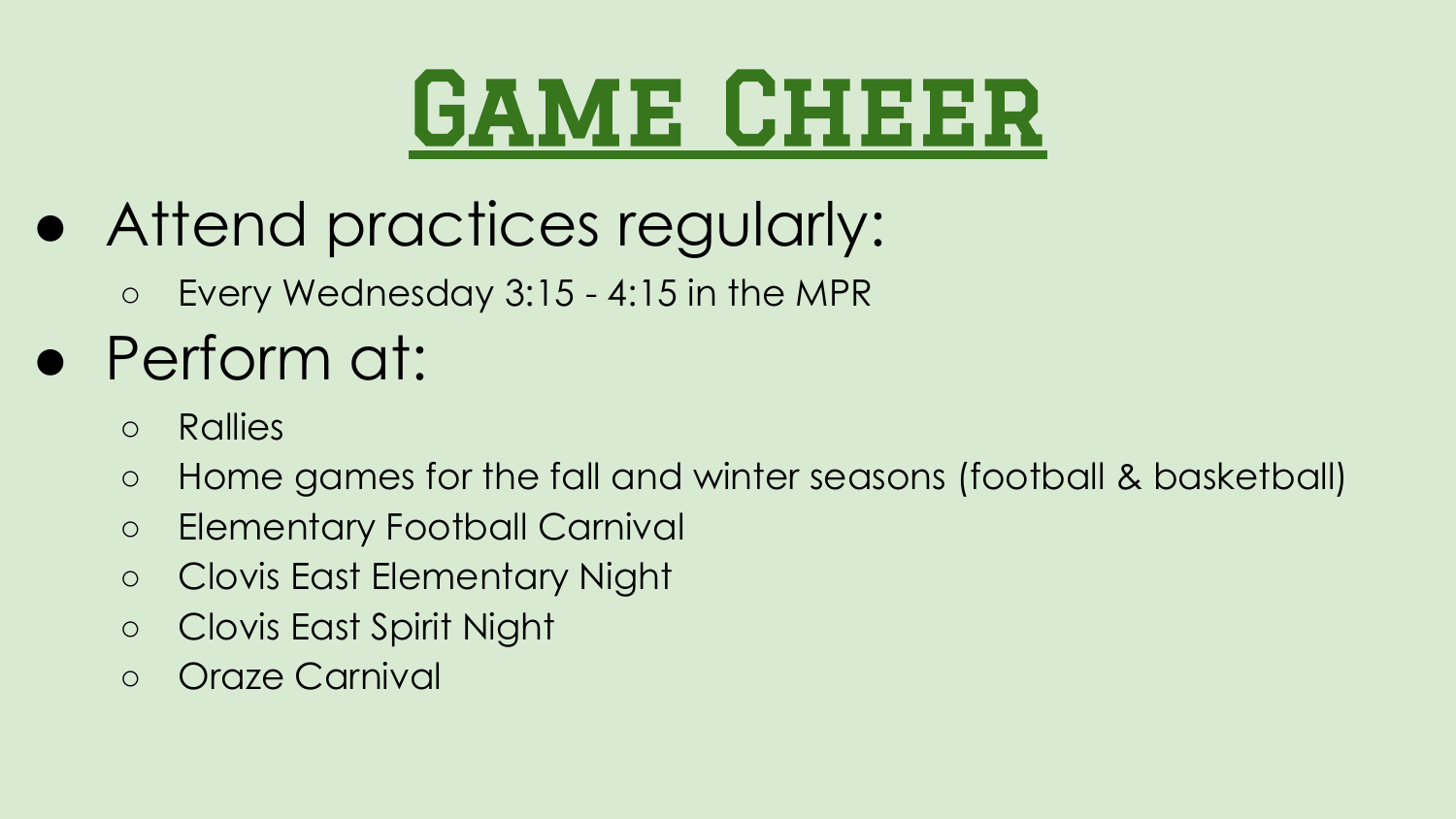# COMPETITION PEP & CHEER

- **Attend ALL practices**:
	- Please do not schedule any appointments, vacations, etc. on Wednesdays during competition season (September-February)
	- All absences must be excused by a parent or guardian in advance through Class Dojo.
- Perform at:
	- Rallies
	- Home games for the fall and winter seasons (football & basketball)
	- Elementary Football Carnival
	- Clovis East Elementary Night
	- Clovis East Spirit Night
	- Oraze Carnival
	- Attendance at both competitions is **MANDATORY** for all competition team members:
		- Clovis West Showcase
		- Clovis North Showdown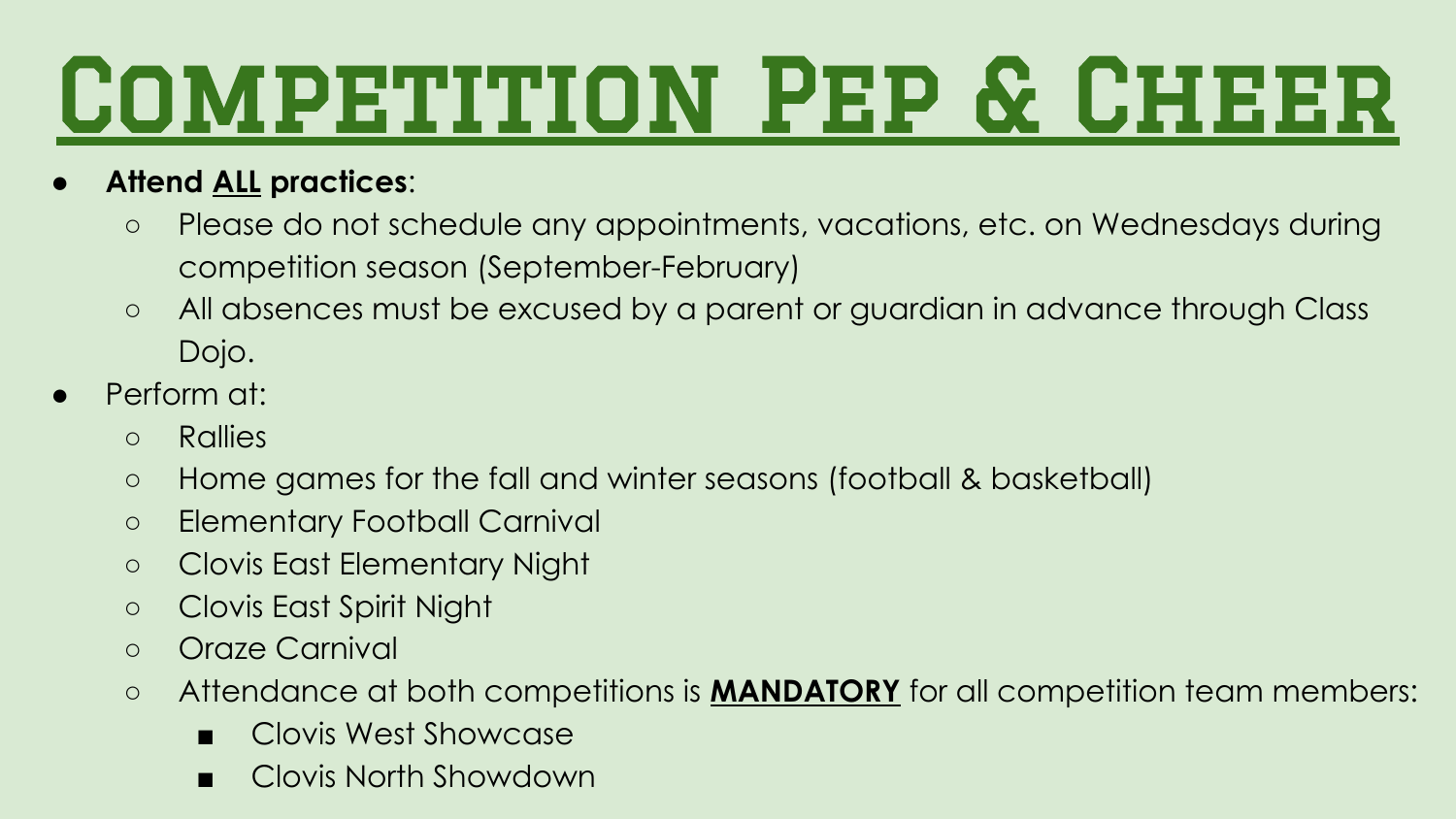

- **Every Wednesday (September February)**:
	- Game Cheer 3:15 4:15 pm
	- Competition Pep and Cheer 3:15 5:15 pm
- Clovis East pep and cheerleaders will assist with coaching, choreography, and development of skills.
- **Practice attire:** Athletic shorts/pants, cheer shoes, t-shirt/tank top, and **no jewelry** (all in CUSD Dress Code)
- **● Please clear all absences with coaches on Class dojo prior to missing practice:**
	- Missing the practice during a week of a rally or competition–**team member will not perform.**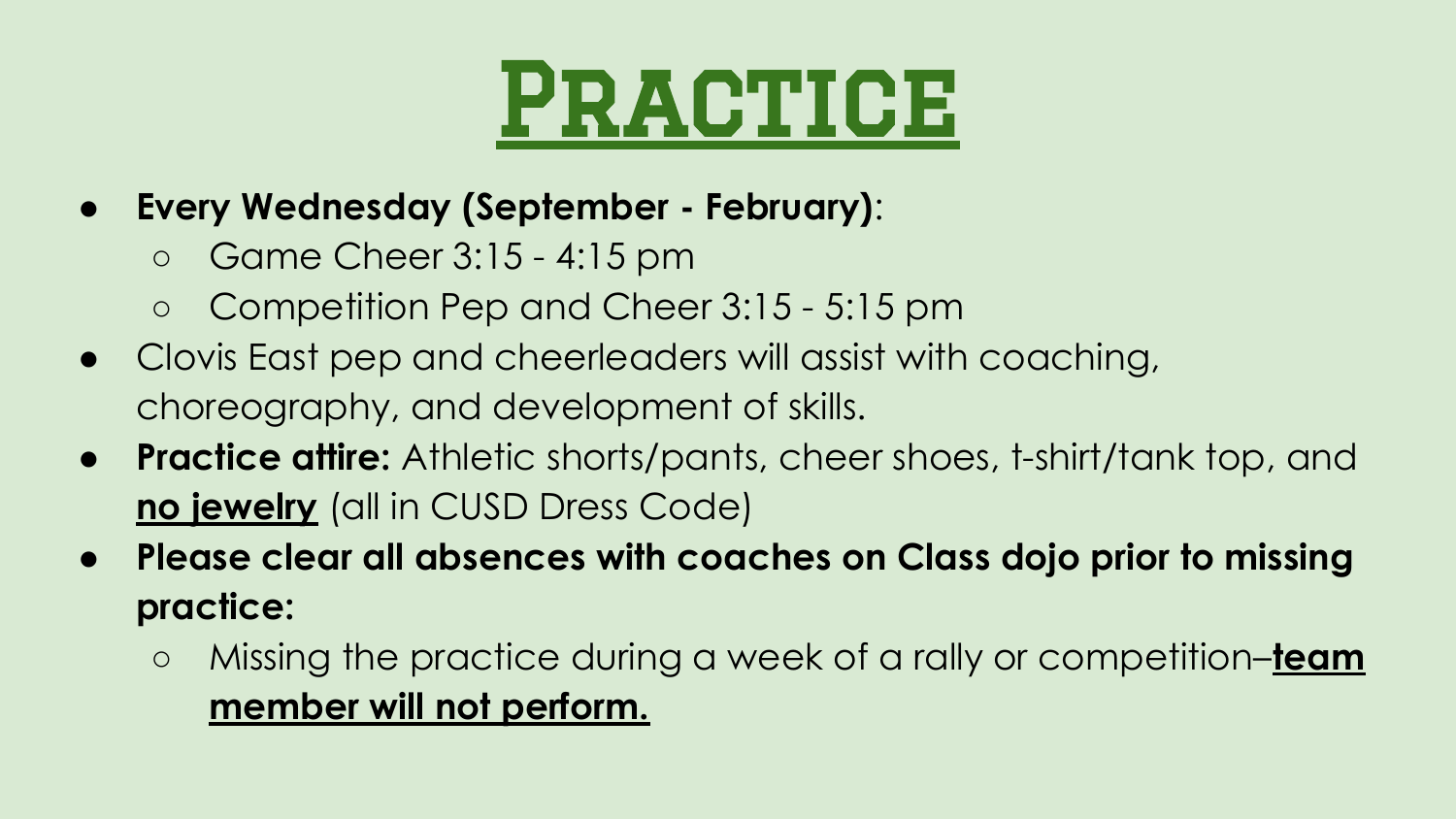

#### We will hold tryouts for competition teams ONLY.

- Game Cheer is a no-cuts team, so you do not need to attend tryouts.
- If a student does not make the competition teams, they will automatically be placed on the Game Cheer Team.
- Tryouts are for participants only–no parents may attend.
- Participants may wear an Oraze t-shirt or plain white t-shirt, solid colored shorts, athletic shoes, hair in a middle part ponytail, bow is optional.
- **●** The decision of the coaches is final and will not be available for discussion or review. Participation in a competition team previously does not guarantee a spot for the 22-23 school year.
- Team rosters will be posted on Class Dojo & the Oraze website on Thursday, April 21st by participant number (names will not be posted).

#### TRYOUTS: Wednesday, April 20th 3:30-5:30 pm in the MPR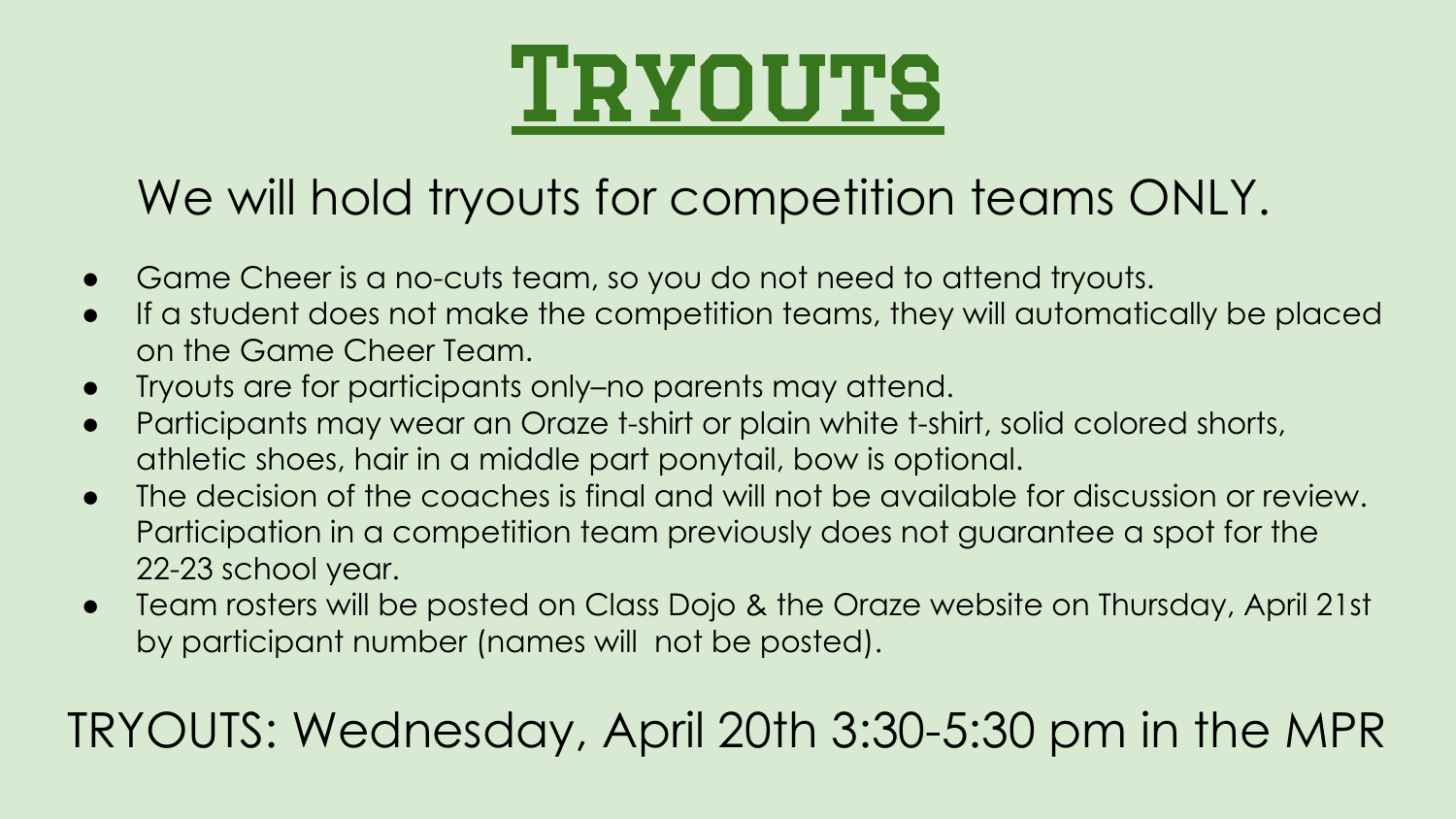## Uniform Package



- **Shell**
- Skirt
- Long sleeve body liner–half top
- Briefs
- **Bow**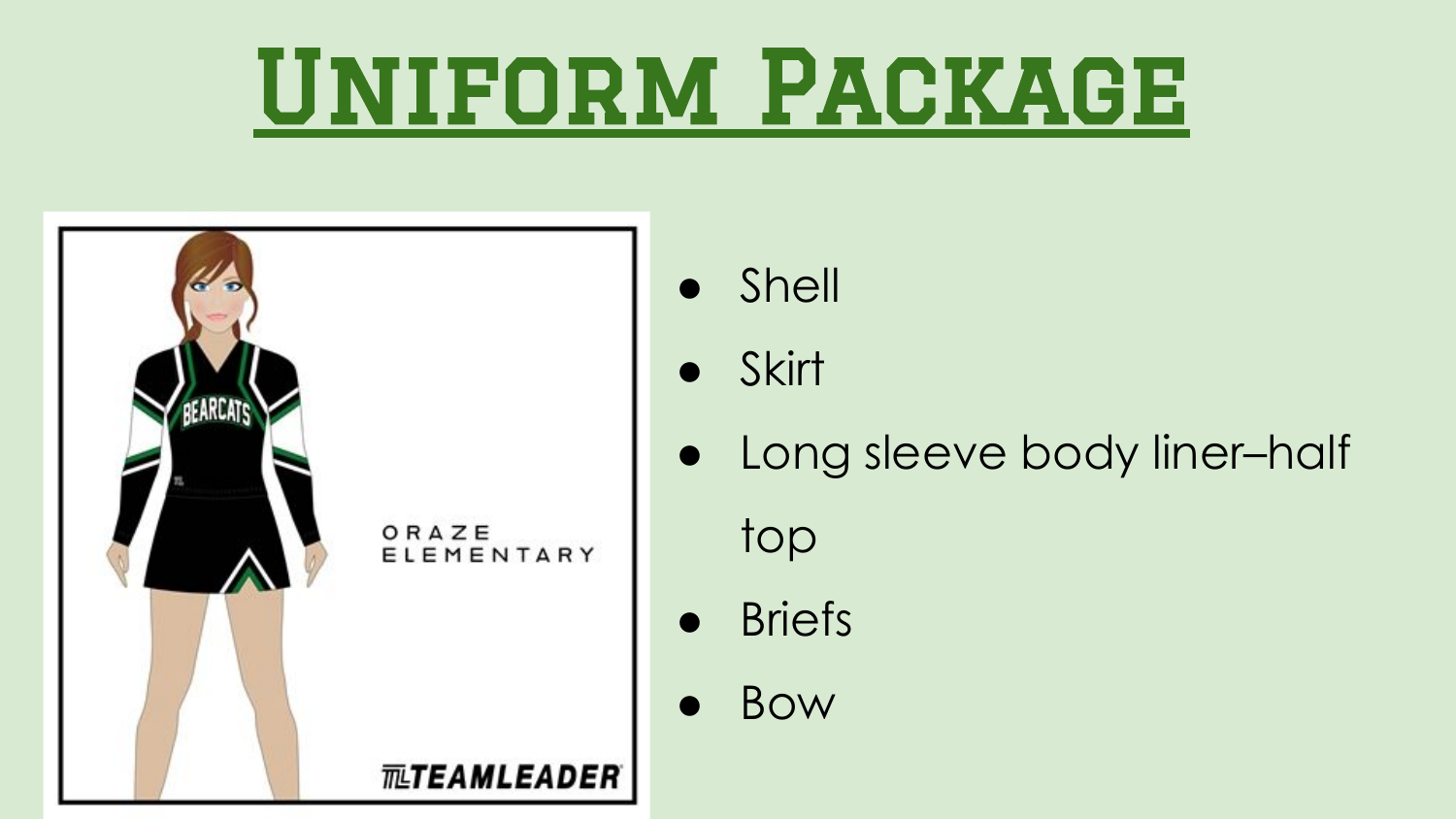## Uniforms

- White cheer shoes (pep and cheer) / jazz shoes (pep only) will need to be purchased as well.
	- Cheer shoes have special gripping for stunting & safety.
	- o Jazz shoes will be needed for competition pep members only.
	- We will send links on Class Dojo for recommendations.
- Full uniforms worn at games, rallies, competitions, and every Friday.
	- **If not in complete uniform (even if missing a bow), cheerleader will not participate & will remain on the sidelines**
- Your choice to purchase a uniform is voluntary. If you prefer to have a loaner uniform, you will need to provide a voluntary donation for the cost of the briefs, bodyliner, and bow. Loaner uniform sizes may not be exact. All loaner uniforms must be returned by May 15, 2023. If not returned you will be required to pay for a replacement uniform.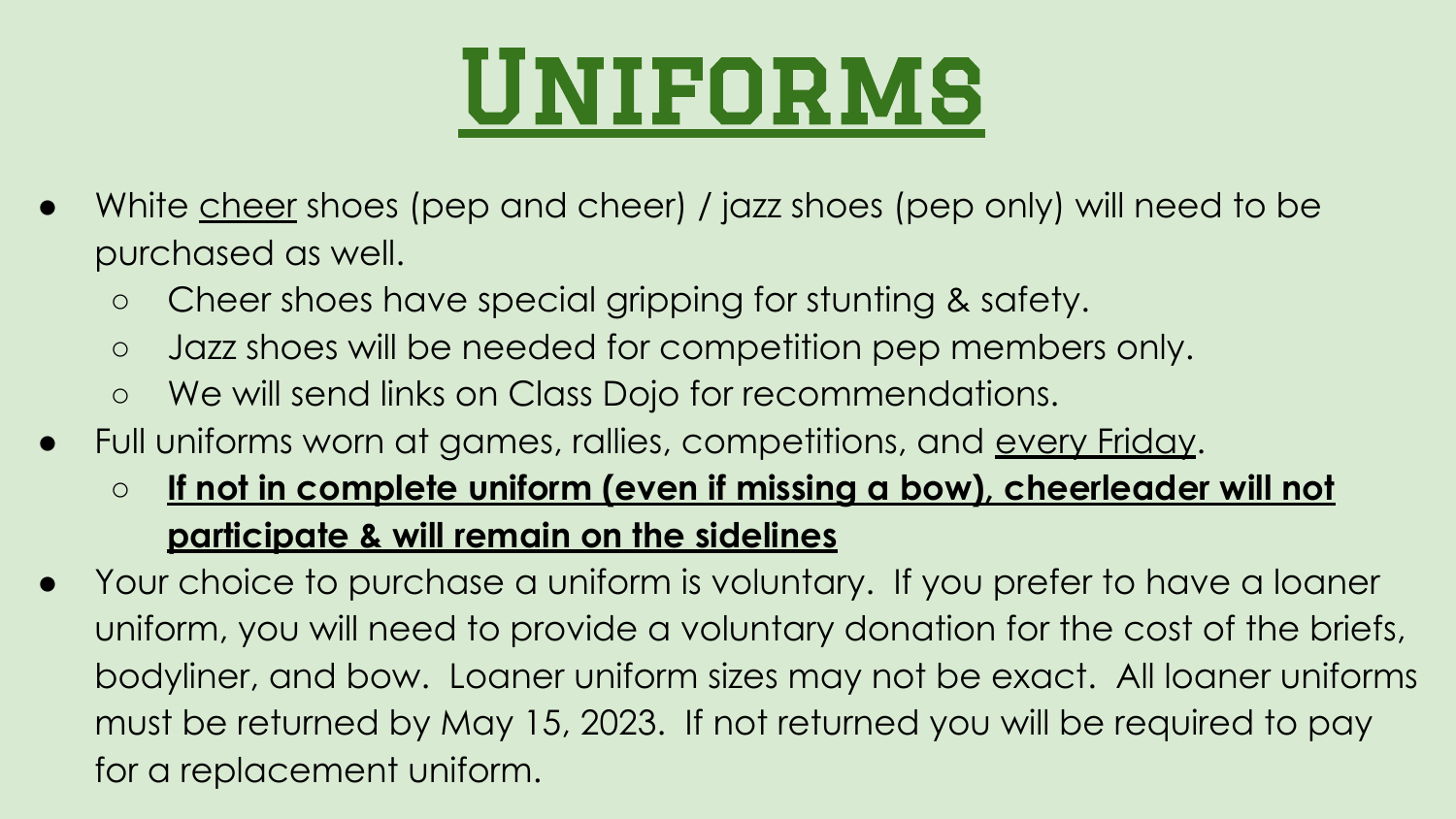

- Our uniform design is the same as last year, so you only need to attend fittings if you are either new to pep & cheer, prefer a loaner uniform, or if you need to order a new size.
- Sign up for a time slot when we send out the link to your email.
- Our uniform company provides sample sizes for each piece of the uniform. We recommend that athletes wear a swimsuit or leotard under their clothes.
- A voluntary donation of \$150 (debit/credit cards only) will be digitally collected at the time of our fittings.
- Each student must bring one parent/guardian to fittings, no siblings please.

FITTINGS: Wednesday, May 18th from 2:00 - 4:00 pm in room 206

\*You must sign up for a specific time slot\*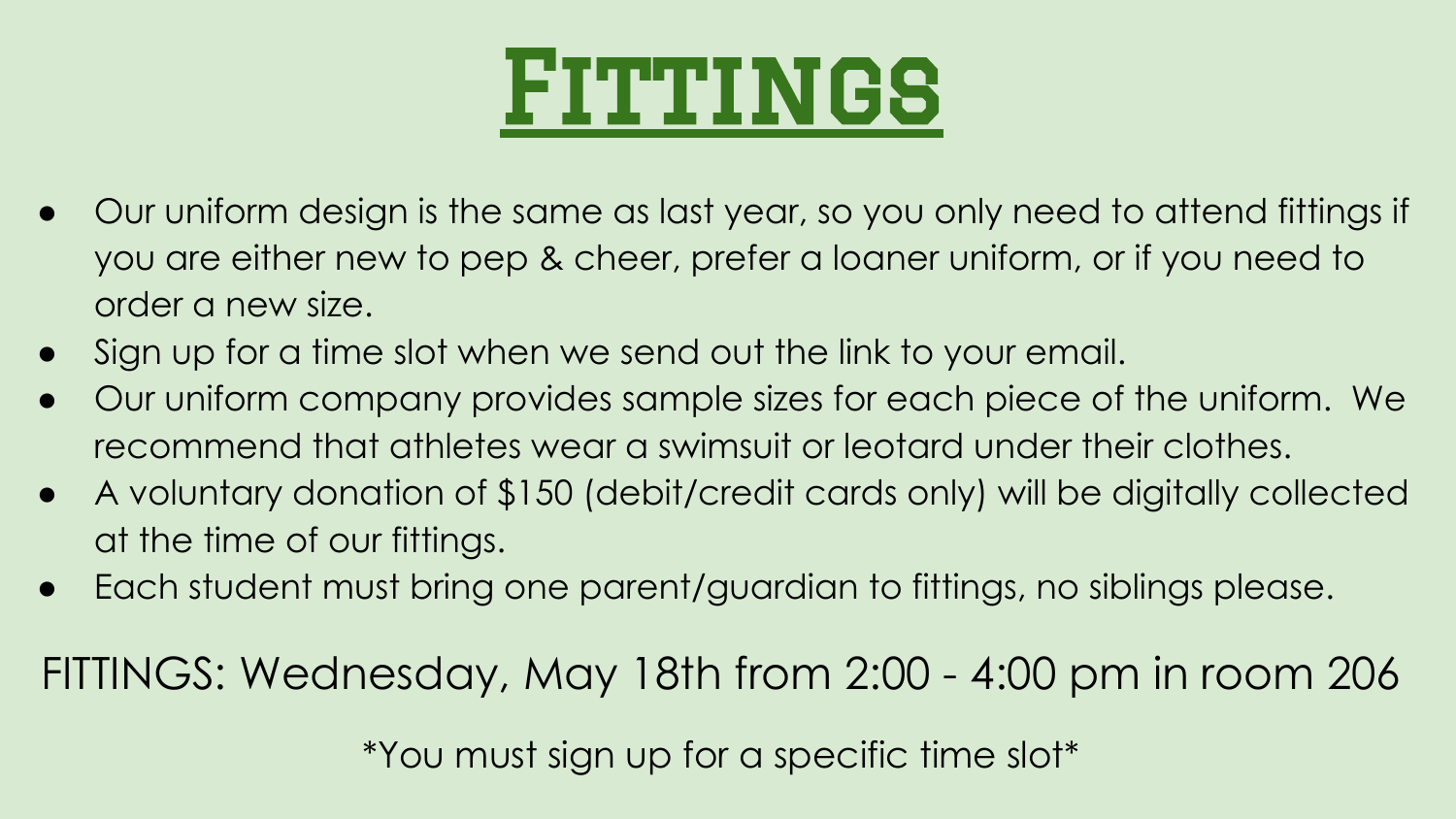

- This is our #1 form of communication!
- Make sure to check both **messages** & our **Class Story** for regular updates:
	- Reminders
	- Pictures
	- Flyers
	- Messages
	- Important dates
- If you ever have a question, please send us a message on dojo.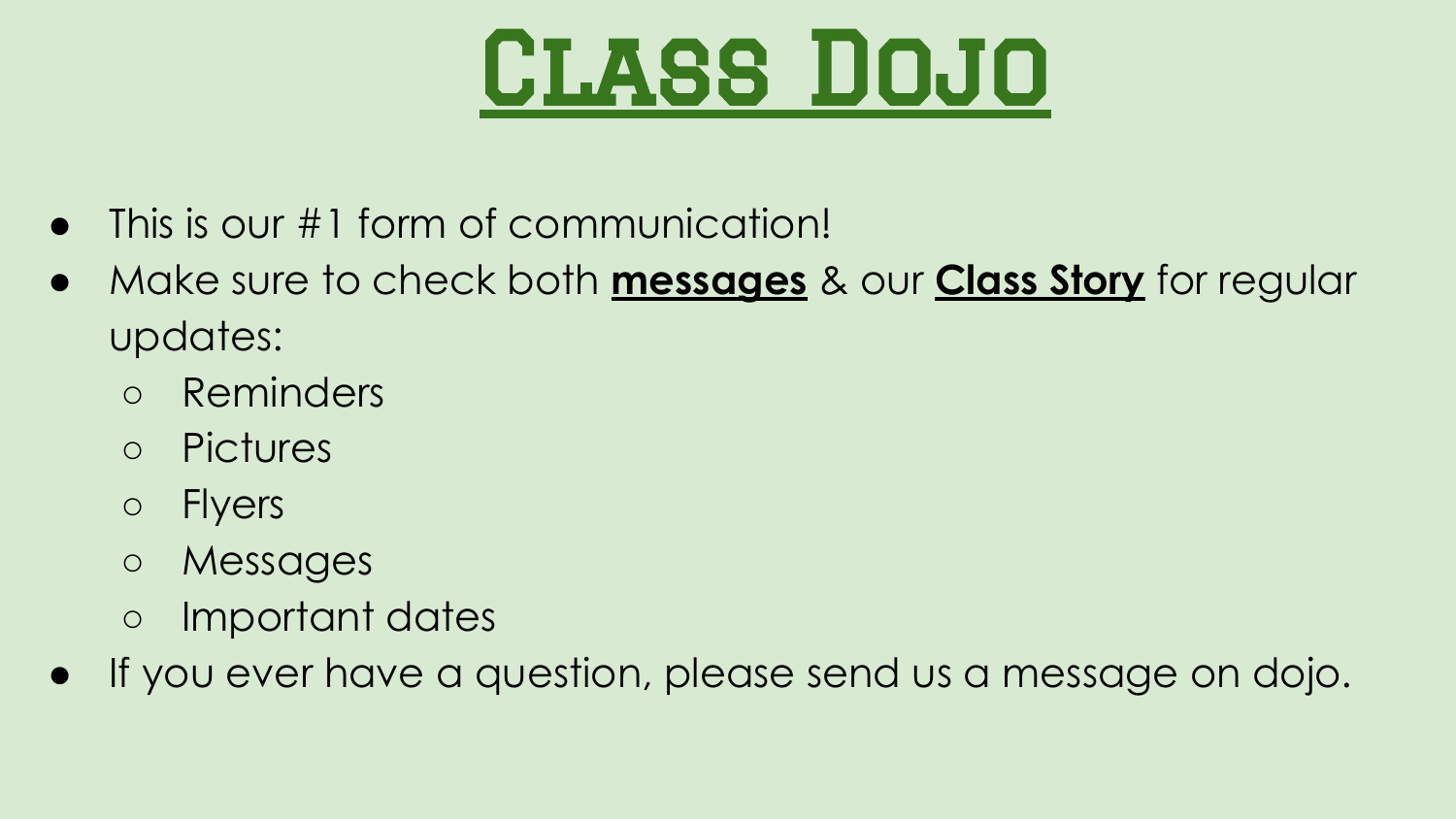

- Each year our teams attend Tiny T-Wolves Summer Pep & Cheer Camp to learn the material that they will be performing throughout the school year.
- The camp is held at Clovis East and is organized by their pep and cheer program.
- A voluntary donation is requested to help cover the cost of attending camp.
- We will send out more information as soon as we receive it.